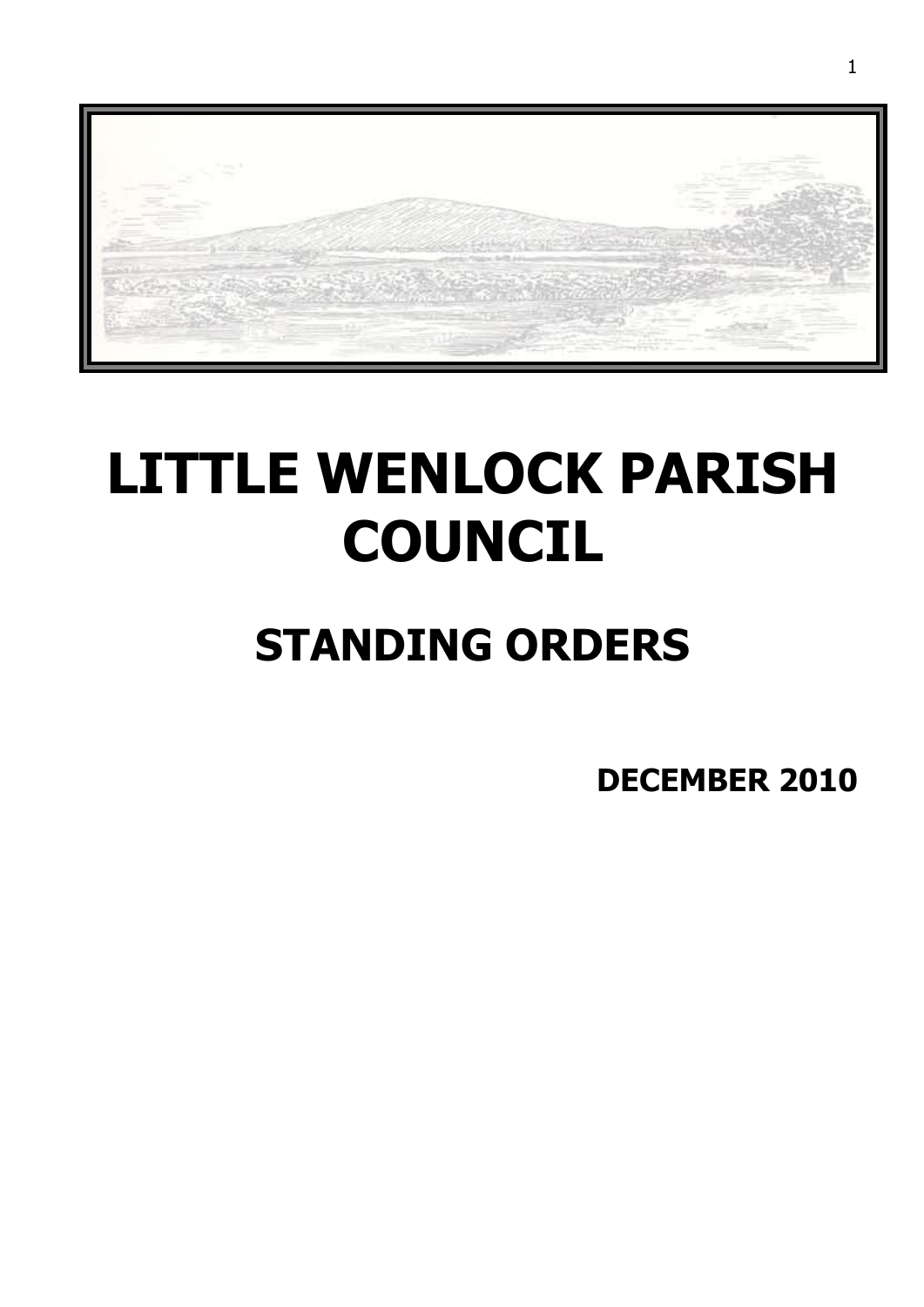# **Index to the standing orders**

| <b>Standing</b><br>order |                                            | <b>Page</b>    | <b>Standing</b><br>order |                                                               | <b>Page</b> |
|--------------------------|--------------------------------------------|----------------|--------------------------|---------------------------------------------------------------|-------------|
|                          |                                            |                |                          |                                                               |             |
| $\mathbf{1}$             | <b>Meetings</b>                            | 3              | 20                       | Estimates/precepts                                            | 12          |
| $\overline{2}$           | <b>Ordinary Council</b><br>meetings        | 5              | 21                       | Canvassing of and<br>recommendations by<br>councillors        | 12          |
| 3                        | Proper Officer                             | 6              |                          |                                                               |             |
| 4                        | Motions requiring<br>written notice        | $\overline{7}$ | 22                       | Inspection of<br>documents                                    | 12          |
| 5                        | Motions not<br>requiring written<br>notice | $\overline{7}$ | 23                       | Unauthorised activities                                       | 12          |
| 6                        | Rules of debate                            | 8              | 24                       | <b>Confidential business</b>                                  | 13          |
| $\overline{7}$           | Code of conduct<br>(England & Wales)       | 8              | 25                       | Power of well-being                                           | 13          |
| 8                        | Questions                                  | 9              | 26                       | Matters affecting<br>council employees                        | 13          |
| 9                        | <b>Minutes</b>                             | 9              |                          |                                                               |             |
| 10                       | Disorderly conduct                         | 9              | 27                       | Freedom of<br><b>Information Act 2000</b>                     | 14          |
| 11                       | Rescission of<br>previous resolutions      | 10             | 28                       | Relations with the<br>press/media                             | 14          |
| 12                       | Voting on<br>appointments                  | 10             | 29                       | Liaison with County,<br>District and Unitary<br>Councillors   | 14          |
| 13                       | Expenditure                                | 10             |                          |                                                               |             |
| 14                       | Execution & sealing<br>of legal deeds      | 10             | 30                       | Financial matters                                             | 14          |
| 15                       | Committees                                 | 11             | 31                       | Allegations of breaches<br>of the code of conduct             | 15          |
| 16                       | Sub-committees                             | 11             | 32                       | Variation, revocation<br>and suspension of<br>standing orders | 16          |
| 17                       | Extraordinary<br>meetings                  | 11             |                          |                                                               |             |
| 18                       | <b>Advisory committees</b>                 | 11             | 33                       | Standing orders to be                                         | 16          |
| 19                       | Accounts and<br><b>Financial Statement</b> | 12             |                          | given to councillors                                          |             |

Standing orders in **bold type** should not be ignored or substantively amended.

Standing orders, **not** highlighted in bold type, do not incorporate statutory requirements.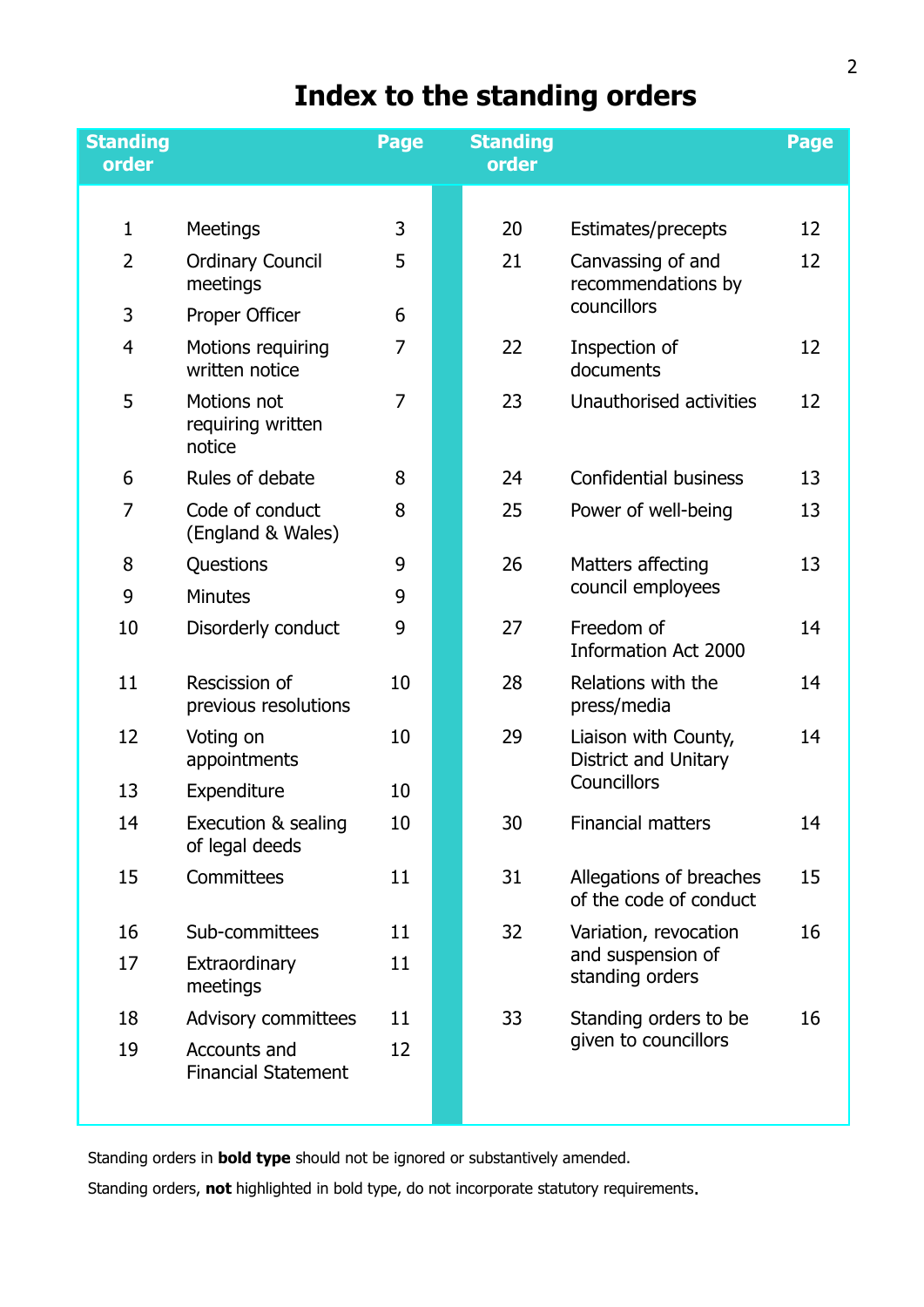#### **1 Meetings**:

- a Meetings shall not take place in premises, which at the time of the meeting, are used for the **supply of alcohol unless no other premises are available free of charge or at a reasonable cost.**
- b When calculating the 3 clear days for notice of a meeting to councillors and the public, the day on which notice was issued, the day of the meeting, a Sunday, a day of the Christmas break, a **day of the Easter break or of a bank holiday or a day appointed for public thanksgiving or mourning shall not count.**
- **c Meetings shall be open to the public unless their presence is prejudicial to the public interest by reason of the confidential nature of the business to be transacted or for other special reasons. The public's exclusion from part or all of a meeting shall be by a resolution which shall give reasons for the public's exclusion.**
- d Subject to standing order 1(c) above, members of the public are permitted to make representations, answer questions and give evidence in respect of any item of business included in the agenda.
- e The period of time which is designated for public participation in accordance with standing order 1(d) above] shall not exceed 15 minutes.
- f Subject to standing order 1(e) above, each member of the public is entitled to speak once only in respect of business itemised on the agenda and shall not speak for more than five minutes.
- g In accordance with standing order 1(d) above, a question asked by a member of the public during a public participation session at a meeting shall not require a response or debate.
- h In accordance with standing order 1(g) above, the Chairman may direct that a response to a question posed by a member of the public be referred to a Councillor for an oral response or to an employee for a written or oral response.
- i A record of a public participation session at a meeting shall be included in the minutes of that meeting.
- j A person shall raise his/her hand when requesting to speak and stand when speaking (except when a person has a disability or is likely to suffer discomfort)]. The Chairman may at any time permit an individual to be seated when speaking.
- k Any person speaking at a meeting shall address his/her comments to the Chairman.
- l Only one person is permitted to speak at a time. If more than one person wishes to speak, the Chairman shall direct the order of speaking.
- m **Photographing, recording, broadcasting or transmitting the proceedings of a meeting by any means is not permitted without the Council's prior consent**.
- n **In accordance with standing order 1(c) above, the press shall be provided reasonable facilities**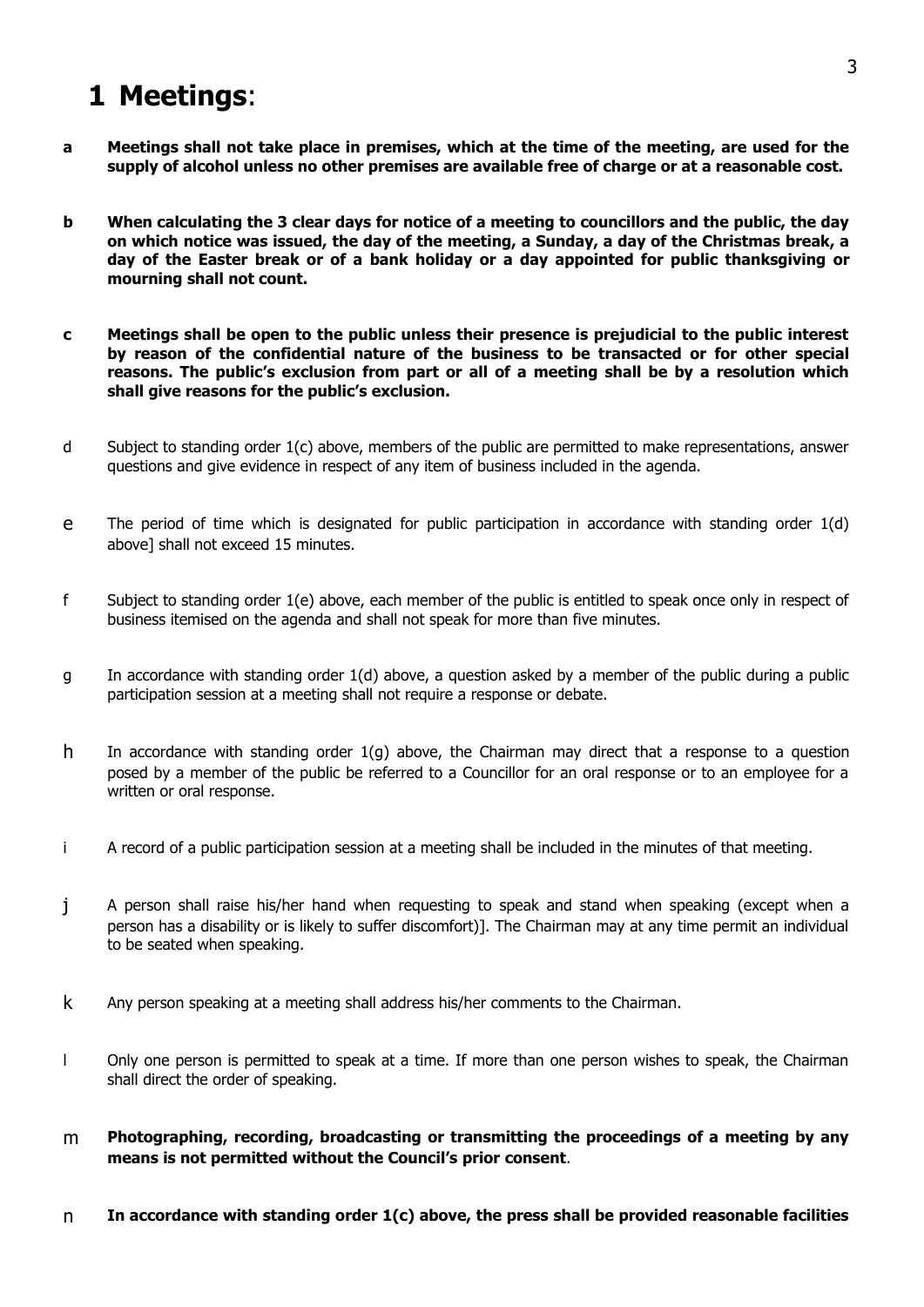for the taking of their report of all or part of a meeting at which they are entitled to be **present**.

- o **Subject to standing orders which indicate otherwise, anything authorised or required to be** done by, to or before the Chairman may in his/her absence be done by, to or before the Vice-**Chairman.**
- **p The Chairman, if present, shall preside at a meeting. If the Chairman is absent from a meeting, the Vice-Chairman, if present, shall preside. If both the Chairman and the Vice-Chairman are absent from a meeting, a Councillor as chosen by the Councillors present at the meeting shall preside at the meeting.**
- q Subject to model standing order 1 (y) below, all questions at a meeting shall be decided by a **majority of the Councillors present and voting thereon.**
- r The Chairman may give an original vote on any matter put to the vote, and in the case of an **equality of votes may exercise his/her casting vote whether or not he gave an original vote.** (See also standing orders 2 (i) and (j) below.)
- s **Unless standing orders provide otherwise, voting on any question shall be by a show of hands. At the request of a Councillor, the voting on any question shall be recorded so as to show whether each councillor present and voting gave his/her vote for or against that question. Such a request shall be made before moving on to the next item of business on the agenda.**
- t **The minutes of a meeting shall record the names of councillors present and absent**.
- u **If prior to a meeting, a Councillor has submitted reasons for his/her absence at the meeting which is then approved by a resolution, such resolution shall be recorded in the minutes of the meeting at which the approval was given**.
- **v The code of conduct adopted by the Council shall apply to councillors in respect of the entire meeting.**
- w **An interest arising from the code of conduct adopted by the Council, the existence and nature of which is required to be disclosed by a Councillor at a meeting shall be recorded in the minutes.** (See also standing orders 7 and 8 below.)
- x **No business may be transacted at a meeting unless at least one third of the whole number of** members of the Council are present and in no case shall the guorum of a meeting be less than **three.**
- y **If a meeting is or becomes inquorate no business shall be transacted and the meeting shall be adjourned. Any outstanding business of a meeting so adjourned shall be transacted at a following meeting**.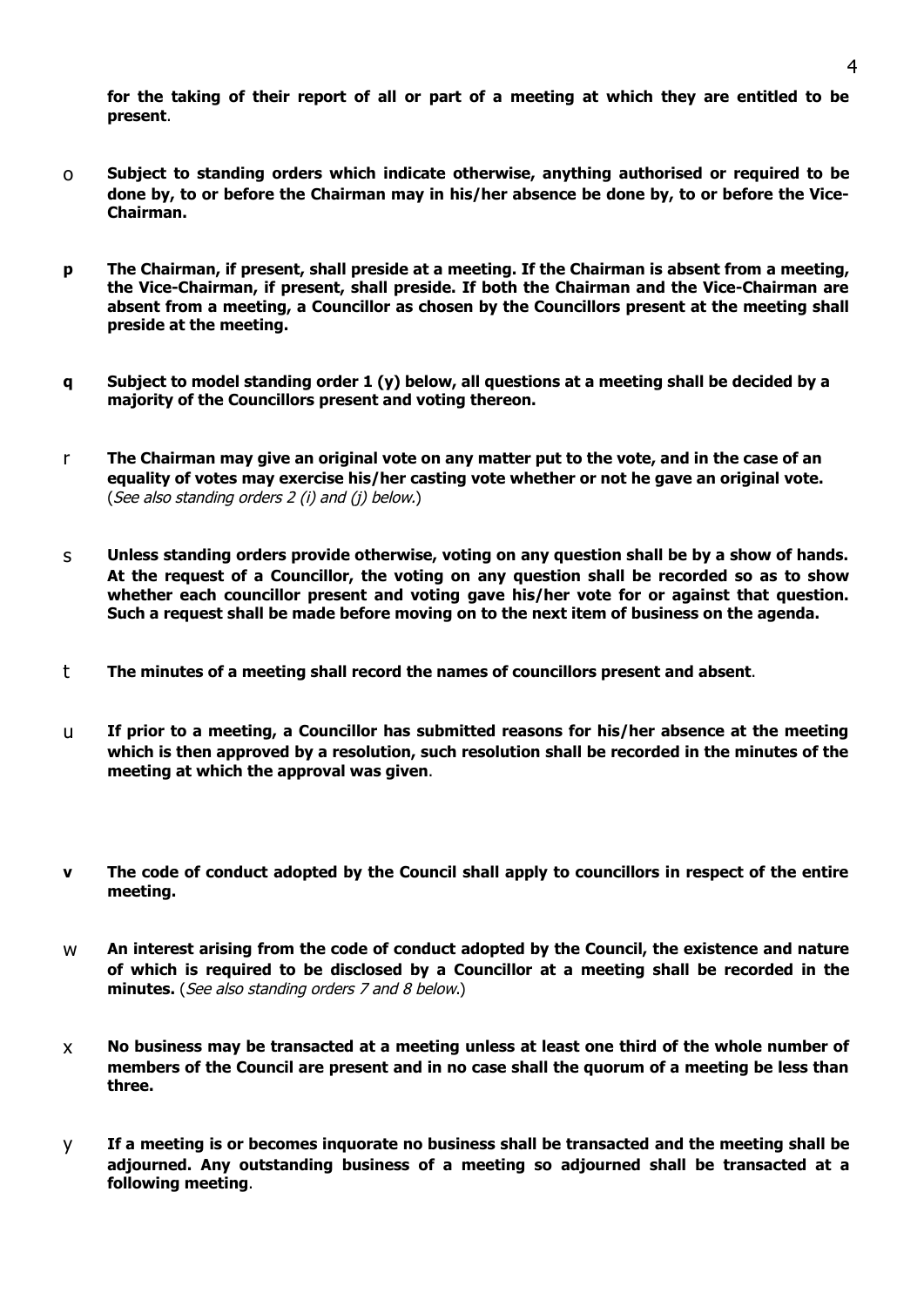### **2 Ordinary Council meetings:**

- **a In an election year, the annual meeting of the Council shall be held on or within 14 days following the day on which the new councillors elected take office.**
- b In a year which is not an election year, the annual meeting of a Council shall be held on such **day in May as the Council may direct.**
- c **If no other time is fixed, the annual meeting of the Council shall take place at 7.30 pm.**
- **d In addition to the annual meeting of the Council, at least three other ordinary meetings shall be held in each year on such dates and times as the Council directs.**
- e **The election of the Chairman and Vice-Chairman of the Council shall be the first business completed at the annual meeting of the Council.**
- f **The Chairman of the Council, unless he/she has resigned or becomes disqualified, shall continue in office and preside at the annual meeting until his/her successor is elected at the next annual meeting of the Council.**
- g **The Vice-Chairman of the Council, if any, unless he/she resigns or becomes disqualified, shall hold office until immediately after the election of the Chairman of the Council at the next annual meeting of the Council.**
- h **In an election year, if the current Chairman of the Council has not been re-elected as a member of the Council, he/she shall preside at the meeting until a successor Chairman of the Council has been elected. The current Chairman of the Council shall not have an original vote in respect of the election of the new Chairman of the Council but must give a casting vote in the case of an equality of votes.**
- i **In an election year, if the current Chairman of the Council has been re-elected as a member of the Council, he/she shall preside at the meeting until a new Chairman of the Council has been elected. He/she may exercise an original vote in respect of the election of the new Chairman of the Council and must give a casting vote in the case of an equality of votes.**
- j Following the election of the Chairman of the Council and Vice-Chairman of the Council at the annual meeting of the Council, the order of business shall be as follows.
	- i. In an election year, delivery by councillors of their declarations of acceptance of office.
	- ii. Confirmation of the accuracy of the minutes of the last meeting of the Council and to receive and note minutes of and/or to determine recommendations made by committees.
	- iii. Review of delegation arrangements to committees, sub-committees, employees and other local authorities.
	- iv. Review of the terms of references for committees.
	- v. Receipt of nominations to existing committees.
	- vi. Appointment of any new committees, confirmation of the terms of reference, the number of members (including, if appropriate, substitute councillors) and receipt of nominations to them.
	- vii. Review and adoption of appropriate standing orders and financial regulations.
	- viii. Review of arrangements, including any charters, with other local authorities and review of contributions made to expenditure incurred by other local authorities.
	- ix. Review of representation on or work with external bodies and arrangements for reporting back.
	- x. In a year of elections, if a Council's period of eligibility to exercise the power of well being expired the day before the annual meeting, to review and make arrangements to reaffirm eligibility.
	- xi. Review of inventory of land and assets including buildings and office equipment.
	- xii. Review and confirmation of arrangements for insurance cover in respect of all insured risks.
	- xiii. Review of the Council's and/or employees' memberships of other bodies.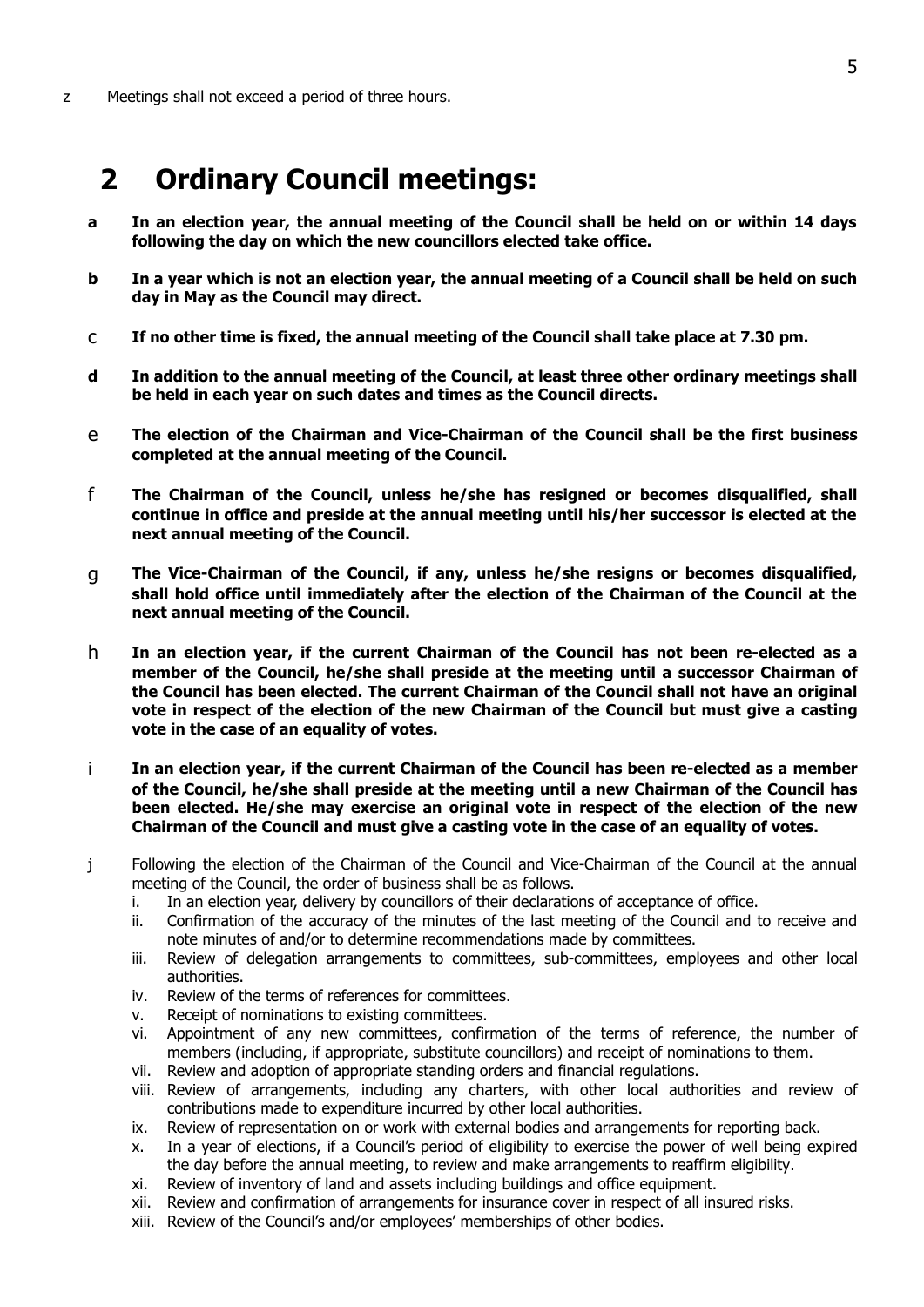- xiv. Establishing or reviewing the Council's complaints procedure.
- xv. Establishing or reviewing the Council's procedures for handling requests made under the Freedom of Information Act 2000 and the Data Protection Act 1998.
- xvi. Establishing or reviewing the Council's policy for dealing with the press/media
- xvii. Setting the dates, times and place of ordinary meetings of the full Council for the year ahead.

# **3 Proper Officer:**

- a The Council's Proper Officer shall be either (i) the clerk or such other employee as may be nominated by the Council from time to time or (ii) such other employee appointed by the Council to undertake the role of the Proper Officer during the Proper Officer's absence. The Proper Officer and the employee appointed to act as such during the Proper Officer's absence shall fulfil the duties assigned to the Proper Officer in standing orders.
- b The Council's Proper Officer shall do the following.
	- **i. Upon the Council having first resolved that service of summons on councillors confirming the time, date, venue and the agenda for a meeting by delivery or post at their residences at least 3 clear days before a meeting is not expedient electronically serve on councillors a summons confirming the time, date, venue and the agenda of a meeting of the Council and a meeting of a committee and a sub-committee at least 3 clear days before the meeting provided any such email contains the electronic signature and title of the Proper Officer.**
	- ii. **Give public notice of the time, date, venue and agenda at least 3 clear days before a meeting of the Council or a meeting of a committee or a sub- committee (provided that the public notice with agenda of an extraordinary meeting of the Council convened by councillors is signed by them).**
	- iii. Subject to standing orders 4(a)–(e) below, include in the agenda all motions in the order received unless a councillor has given written notice at least seven days before the meeting confirming his/her withdrawal of it.
	- iv. **Convene a meeting of full Council for the election of a new Chairman of the Council, occasioned by a casual vacancy in his/her office, in accordance with standing order [3(b)i] OR [3(b)ii] above**.
	- v. Make available for inspection the minutes of meetings.
	- **vi. Receive and retain copies of byelaws made by other local authorities.**
	- **vii. Receive and retain declarations of acceptance of office from councillors.**
	- viii. Retain a copy of every councillor's register of interests and any changes to it and keep copies of the same available for inspection.
	- ix. Keep proper records required before and after meetings;
	- x. Process all requests made under the Freedom of Information Act 2000 and Data Protection Act 1998, in accordance with and subject to the Council's procedures relating to the same.
	- xi. Receive and send general correspondence and notices on behalf of the Council except where there is a resolution to the contrary.
	- xii. Manage the organisation, storage of and access to information held by the Council in paper and electronic form.
	- xiii. Arrange for legal deeds to be signed by 2 councillors and witnessed (See standing orders  $14(a)$  and  $(b)$ .)
	- xiv. Arrange for the prompt authorisation, approval, and instruction regarding any payments to be made by the Council in accordance with the Council's financial regulations.
	- xv. Record every planning application notified to the Council and the Council's response to the local planning authority in a book for such purpose;
	- xvi. Refer a planning application received by the Council to the Chairman or in his/her absence the Vice-Chairman of the Council within 2 working days of receipt to facilitate an extraordinary meeting if the nature of a planning application requires consideration before the next ordinary meeting of the Council.
	- xvii. Action or undertake activity or responsibilities instructed by resolution or contained in standing orders.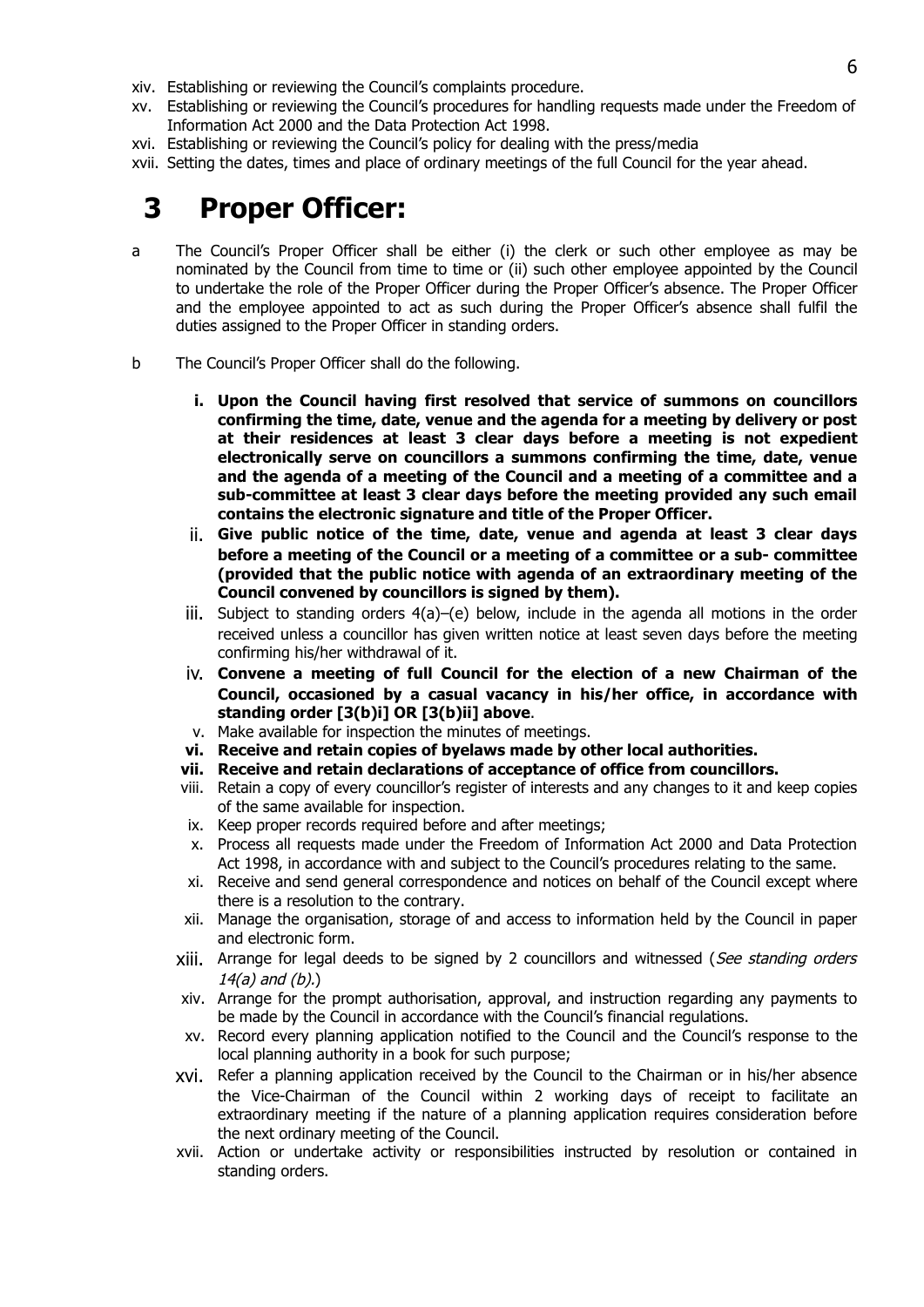# **4 Motions requiring written notice:**

- a In accordance with standing order 3(b)(iii) above, no motion may be moved at a meeting unless it is included in the agenda and the mover has given written notice of its wording to the Council's Proper Officer at least seven clear days before the next meeting.
- b The Proper Officer may, before including a motion in the agenda received in accordance with standing order 4(a) above, correct obvious grammatical or typographical errors in the wording of the motion.
- c If the Proper Officer considers the wording of a motion received in accordance with standing order 4(a) above is not clear in meaning, the motion shall be rejected until the mover of the motion resubmits it in writing to the Proper Officer in clear and certain language at least three clear days before the meeting.
- d If the wording or nature of a proposed motion is considered unlawful or improper, the Proper Officer shall consult with the Chairman of the forthcoming meeting or, as the case may be, the Councillors who have convened the meeting, to consider whether the motion shall be included or rejected in the agenda.
- e Having consulted the Chairman or councillors pursuant to standing order 4(d) above, the decision of the Proper Officer as to whether or not to include the motion in the agenda shall be final.
- f Notice of every motion received in accordance with the Council's standing orders shall be numbered in the order received and shall be entered in a book, which shall be open to inspection by all councillors.
- g Every motion rejected in accordance with the Council's standing orders shall be duly recorded with a note by the Proper Officer giving reasons for its rejection in a book for that purpose, which shall be open to inspection by all councillors.
- h Every motion and resolution shall relate to the Council's statutory functions, powers and lawful obligations or shall relate to an issue which specifically affects the Council's area or its residents.

#### **5 Motions not requiring written notice:**

- a Motions in respect of the following matters may be moved without written notice.
	- i. To appoint a person to preside at a meeting.
	- ii. To approve the absences of councillors.
	- iii. To approve the accuracy of the minutes of the previous meeting.
	- iv. To correct an inaccuracy in the minutes of the previous meeting.
	- v. To dispose of business, if any, remaining from the last meeting.
	- vi. To alter the order of business on the agenda for reasons of urgency or expedience.
	- vii. To proceed to the next business on the agenda.
	- viii. To close or adjourn debate.
	- ix. To refer by formal delegation a matter to a committee or to a sub-committee or an employee.
	- x. To appoint a committee or sub-committee or any councillors (including substitutes) thereto.
	- xi. To receive nominations to a committee or sub-committee.
	- xii. To dissolve a committee or sub-committee.
	- xiii. To note the minutes of a meeting of a committee or sub-committee.
	- xiv. To consider a report and/or recommendations made by a committee or a sub- committee or an employee.
	- xv. To consider a report and/or recommendations made by an employee, professional advisor, expert or consultant.
	- xvi. To authorise legal deeds signed by two councillors and witnessed. (See standing orders 14(a) and (b) below.)
	- xvii. To authorise the payment of monies up to £1,000-00.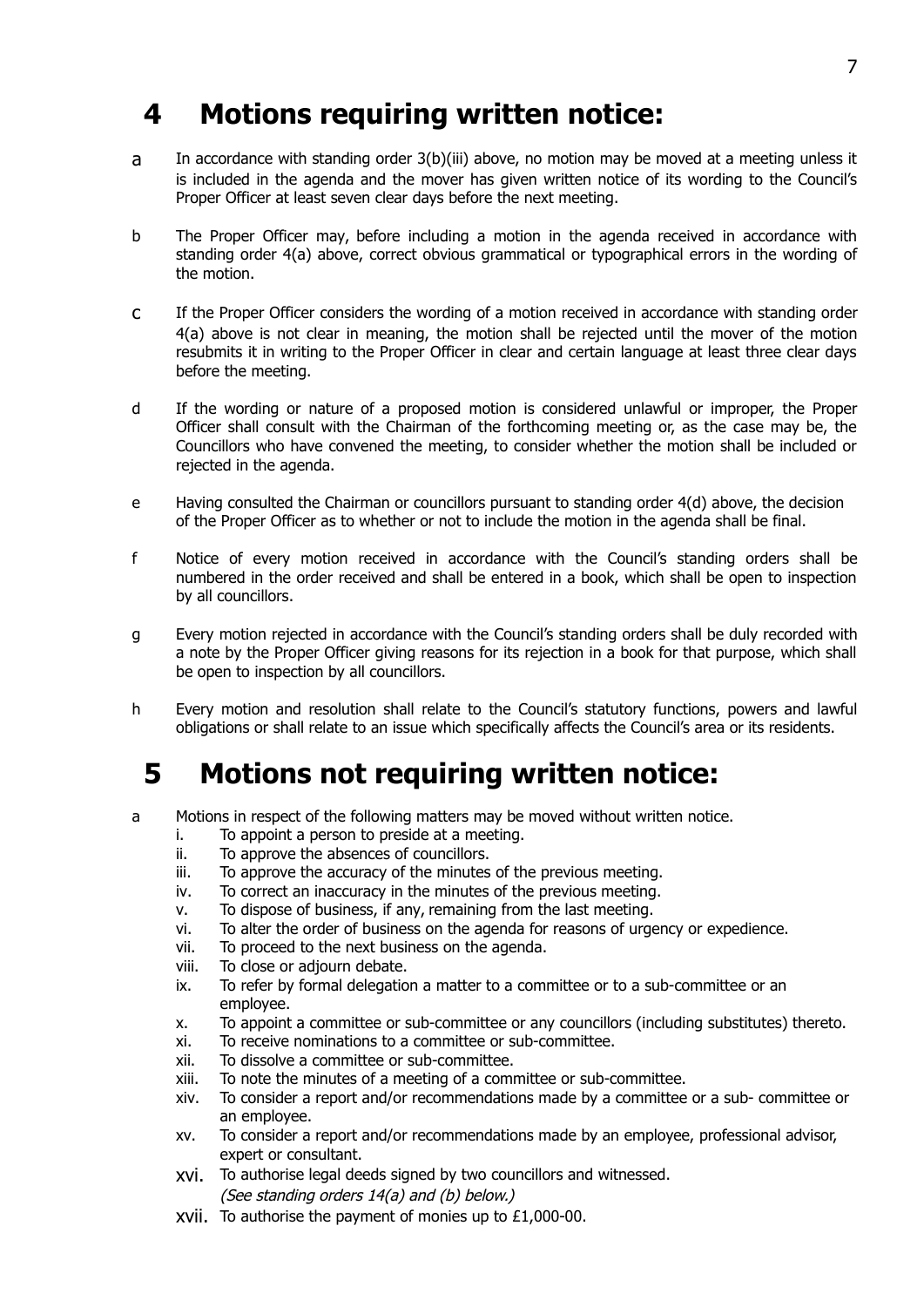- xviii. To amend a motion relevant to the original or substantive motion under consideration which shall not have the effect of nullifying it.
- xix. To extend the time limit for speeches.
- xx. To exclude the press and public for all or part of a meeting.
- xxi. To silence or exclude from the meeting a Councillor or a member of the public for disorderly conduct.
- xxii. To give the consent of the Council if such consent is required by standing orders.

#### **xxiii. To suspend any standing order except those which are mandatory by law.**

- xxiv. To adjourn the meeting.
- xxv. To appoint representatives to outside bodies and to make arrangements for those representatives to report back the activities of outside bodies.
- xxvi. To answer questions from councillors.
- b If a motion falls within the terms of reference of a committee or sub-committee or within the delegated powers conferred on an employee, a referral of the same may be made to such committee or sub-committee or employee provided that the Chairman may direct for it to be dealt with at the present meeting for reasons of urgency or expedience.

# **6 Rules of debate:**

- a. All remarks shall be addressed to the Chairman.
- b. No discussion shall take place on the minutes of previous meetings except upon their accuracy. Corrections to the minutes shall be made by resolution and must be initialled by the Chairman.
- c. A Member shall be entitled to speak more than once on any motion or amendment.
- d. A Member shall direct comments to the question under discussion or to a personal explanation or to a point of order.
- e. No speech by a mover of a resolution shall be excessively long.
- f. The ruling of the Chairman on a point of order or on the admissibility of an item shall not be discussed.
- g. A Member may not interrupt another member whilst he/she has the floor
- h. A Member should indicate that he/she wishes to speak by raising his/her hand and wait until the Chairman indicates that he/she may speak.
- i. A motion of closure of a debate may be moved at any time but must be proposed and seconded without comment. The Chairman may refuse such a motion if he/she feels that the question before the Council has not been sufficiently debated

# **7 Code of conduct:**

A revised statutory code of conduct is expected to come into force in 2010 **a All councillors shall observe the code of conduct adopted by the Council.**

- b All councillors shall undertake training in the code of conduct within 12 months of the delivery of their declaration of acceptance of office.
- **c If paragraph 12(2) of the code of conduct contained in the Local Authorities (Model Code of Conduct) Order 2007 (SI No.1159) has been adopted by the Council or pursuant to relevant provisions in a statutory code of conduct in force at the time, councillors may exercise the rights contained in standing order 7(d) below only if members of the public are permitted to (i) make representations, (ii) answer questions and (iii) give evidence relating to the business being transacted.**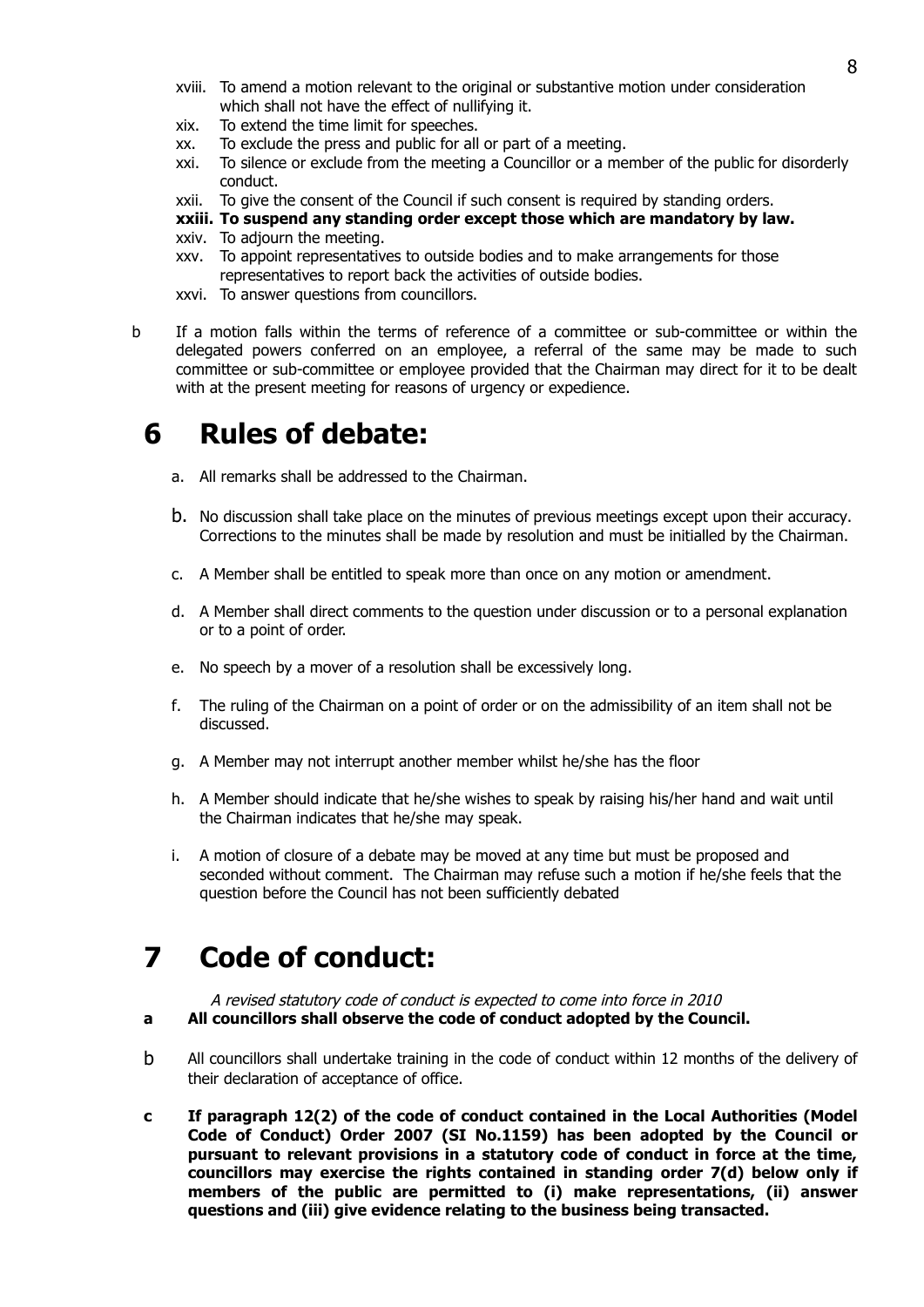**d Councillors with a prejudicial interest in relation to any item of business being transacted at a meeting may (i) make representations, (ii) answer questions and (iii) give evidence relating to the business being transacted but must, thereafter, leave the room or chamber.**

# **8 Questions:**

- a A councillor may seek an answer to a question concerning any business of the Council provided seven clear days notice of the question has been given to the Proper Officer.
- b In the event of very exceptional circumstances an issue may be raised by an individual councillor even if it has not been placed on the agenda. The Chairman shall rule whether or not there is an exceptional circumstance.
- c Every question shall be put and answered without discussion.

# **9 Minutes:**

- a If a copy of the draft minutes of a preceding meeting has been circulated to councillors no later than the day of service of the summons to attend the scheduled meeting they shall be taken as read.
- b No discussion of the draft minutes of a preceding meeting shall take place except in relation to their accuracy. A motion to correct an inaccuracy in the minutes shall be raised in accordance with standing order 5(a)(iv) above.
- c Minutes, including any amendment to correct their accuracy, shall be confirmed by resolution and shall be signed by the Chairman of the meeting and stand as an accurate record of the meeting to which the minutes relate.
- d If the Chairman of the meeting does not consider the minutes to be an accurate record of the meeting to which they relate, he/she shall sign the minutes and include a paragraph in the following terms or to the same effect:

"The Chairman of this meeting does not believe that the minutes of the meeting of the  $($ ) held on [date] in respect of () were a correct record but his view was not upheld by the majority of the ( ) and the minutes are confirmed as an accurate record of the proceedings."

- e Upon a resolution which confirms the accuracy of the minutes of a meeting, any previous draft minutes or recordings of the meeting shall be destroyed.
- f Members should indicate to the Clerk if they do not approve of the draft minutes on matters of fact. If this is the case then they may not be published until approved at the next Parish Council meeting and signed by the Chairman.
- g Minutes can only be placed on the web site once they have been approved and signed.
- h Draft minutes can be displayed on the notice boards with the following provisos:
	- i) They are clearly labelled as DRAFT minutes, and that

ii) at the end of the minutes the following, or similar statement is added:

**NOTE: THESE ARE DRAFT MINUTES ONLY AND HAVE NOT BEEN FORMALLY AGREED AND SIGNED BY THE PARISH COUNCIL. AS A RESULT THEY COULD BE AMENDED AT THE NEXT LWPC MEETING.**

**THE MINUTES HAVE BEEN MADE PUBLIC AT THIS EARLY STAGE SO THAT THE ELECTORS OF LITTLE WENLOCK PARISH MAY BE KEPT FULLY INFORMED OF RECENT DECISIONS AND DEVELOPMENTS.**

**10 Disorderly conduct:**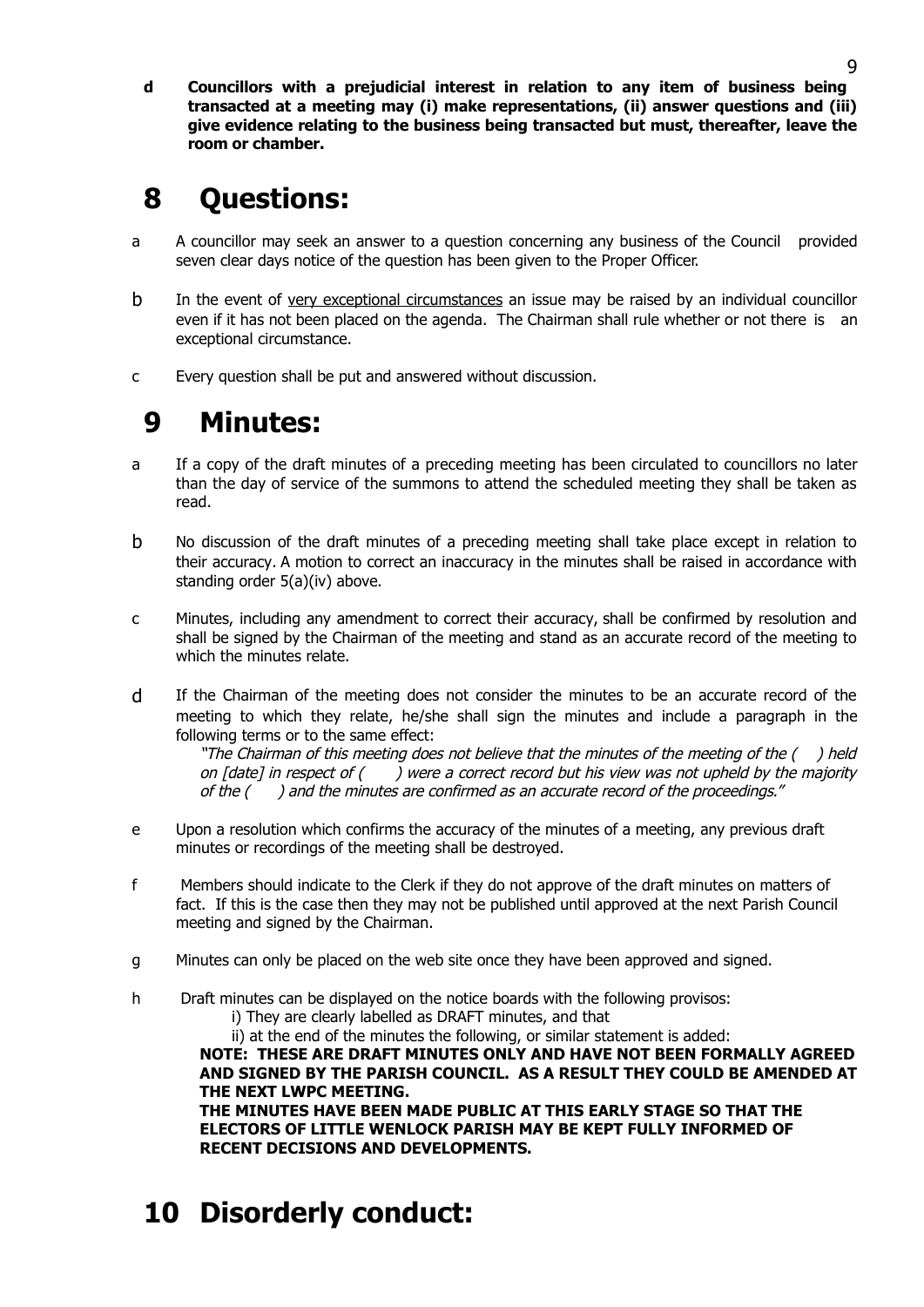- a No person shall obstruct the transaction of business at a meeting or behave offensively or improperly.
- b If, in the opinion of the Chairman, there has been a breach of standing order 10(a) above, the Chairman shall express that opinion and thereafter any councillor (including the Chairman) may move that the person be silenced or excluded from the meeting, and the motion, if seconded, shall be put forthwith and without discussion.
- c If a resolution made in accordance with standing order 10(b) above, is disobeyed, the Chairman may take such further steps as may reasonably be necessary to enforce it and/or he may adjourn the meeting.

# **11 Rescission of previous resolutions:**

- a A resolution (whether affirmative or negative) of the Council shall not be reversed within 6 months except either by a special motion, the written notice whereof bears the names of at least three councillors of the Council, or by a motion moved in pursuance of the report or commendation of a committee.
- b When a special motion or any other motion moved pursuant to standing order 11(a) above has been disposed of, no similar motion may be moved within a further 6 months.

# **12 Voting on appointments:**

a Where more than 2 persons have been nominated for a position to be filled by the Council and none of those persons has received an absolute majority of votes in their favour, the name of the person having the least number of votes shall be struck off the list and a fresh vote taken. This process shall continue until a majority of votes is given in favour of one person. Any tie may be settled by the Chairman's casting vote.

# **13 Expenditure:**

- a Any expenditure incurred by the Council shall be in accordance with the Council's financial regulations.
- **b The Council's financial regulations shall be reviewed once a year.**
- **c The Council's financial regulations may make provision for the authorisation of the payment of money in exercise of any of the Council's functions to be delegated to a committee, sub-committee or to an employee.**

# **14 Execution and sealing of legal deeds:**

See also standing order 5(a)(xvi) above

- a. A legal deed shall not be executed on behalf of the Council unless the same has been authorised by a resolution.
- **b. In accordance with a resolution made under standing order 14(a) above, any two members of the Council, may sign, on behalf of the Council, any deed required by law and the Proper Officer shall witness their signatures.**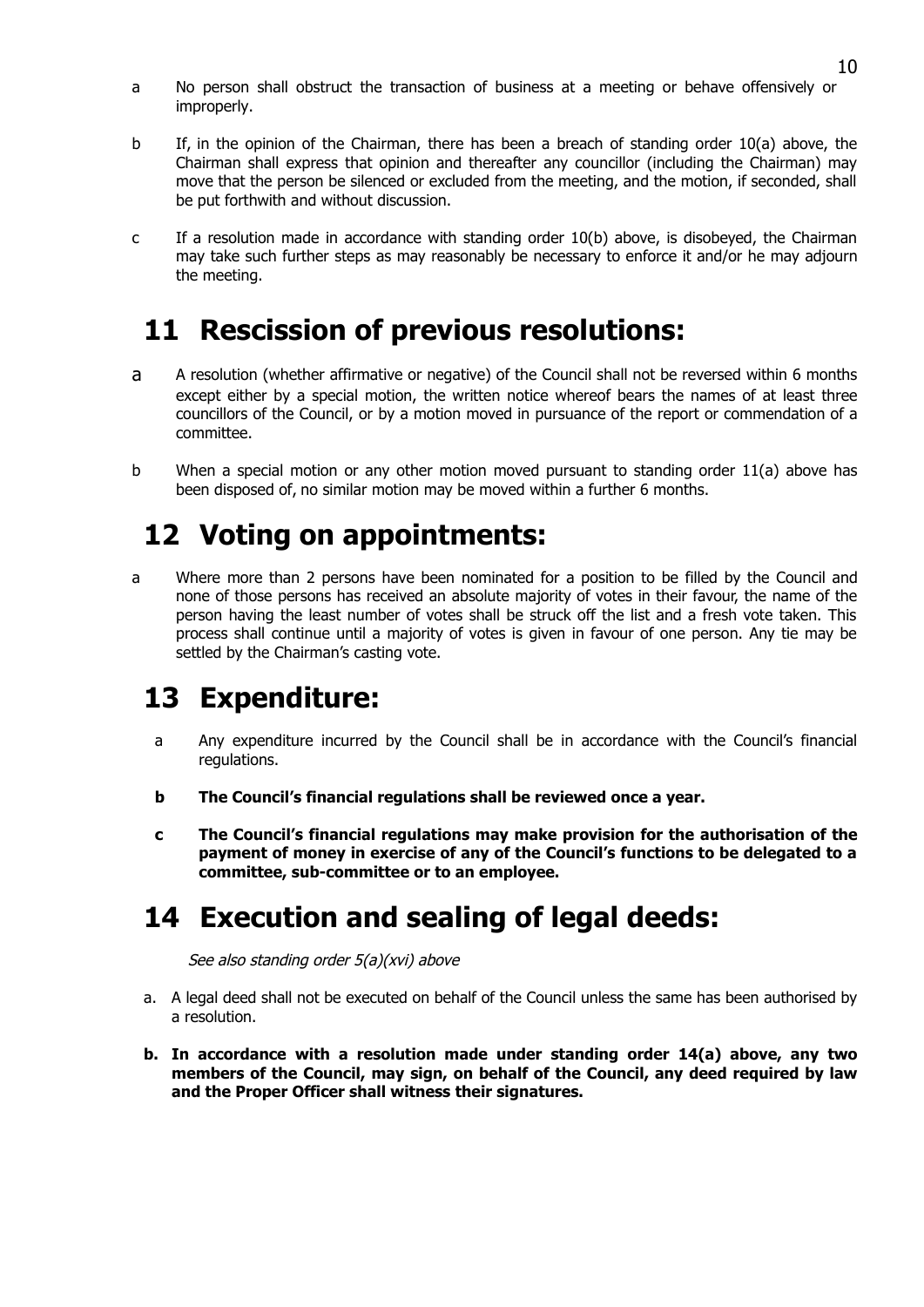# **15 Committees:**

#### See also standing order 1 above

- 0 The Council may, at its annual meeting, appoint standing committees and may at any other time appoint such other committees as may be necessary, and:
	- i. shall determine their terms of reference;
	- ii. may permit committees to determine the dates of their meetings;
	- iii. shall appoint and determine the term of office of councillor or non-councillor members of such a committee (unless the appointment of non-councillors is prohibited by law) so as to hold office no later than the next annual meeting;
	- iv. may appoint substitute councillors to a committee whose role is to replace ordinary councillors at a meeting of a committee if ordinary councillors of the committee have confirmed to the Proper Officer seven days before the meeting that they are unable to attend;
	- v. an ordinary member of a committee who has been replaced at a meeting by a substitute member (in accordance with standing order  $15(a)(iv)$  above) shall not be permitted to participate in debate or vote on business at that meeting and may only speak during any public participation session during the meeting;
	- vi. may in accordance with standing orders, dissolve a committee at any time.

# **16 Sub-committees:**

#### See also standing order 1 above

a Unless there is a Council resolution to the contrary, every committee may appoint a sub-committee whose terms of reference and members shall be determined by resolution of the committee.

### **17 Extraordinary meetings:**

#### See also standing order 1 above

- **a The Chairman of the Council may convene an extraordinary meeting of the Council at any time.**
- b **If the Chairman of the Council does not or refuses to call an extraordinary meeting of the Council within 7 days of having been requested to do so by two councillors, those two councillors may convene an extraordinary meeting of the Council. The statutory public notice giving the time, venue and agenda for such a meeting must be signed by the two councillors.**
- c The Chairman of a committee (or a sub-committee) may convene an extraordinary meeting of the committee or sub-committee at any time.
- d If the Chairman of a committee (or a sub-committee) does not or refuses to call an extraordinary meeting within seven days of having been requested by to do so by three councillors, those three councillors may convene an extraordinary meeting of a committee (or a sub-committee). The statutory public notice giving the time, venue and agenda for such a meeting must be signed by three councillors.

# **18 Advisory committees:**

#### See also standing order 1 above

- a The Council may appoint advisory committees comprised of a number of councillors and noncouncillors.
- b Advisory committees and any sub-committees may consist wholly of persons who are noncouncillors.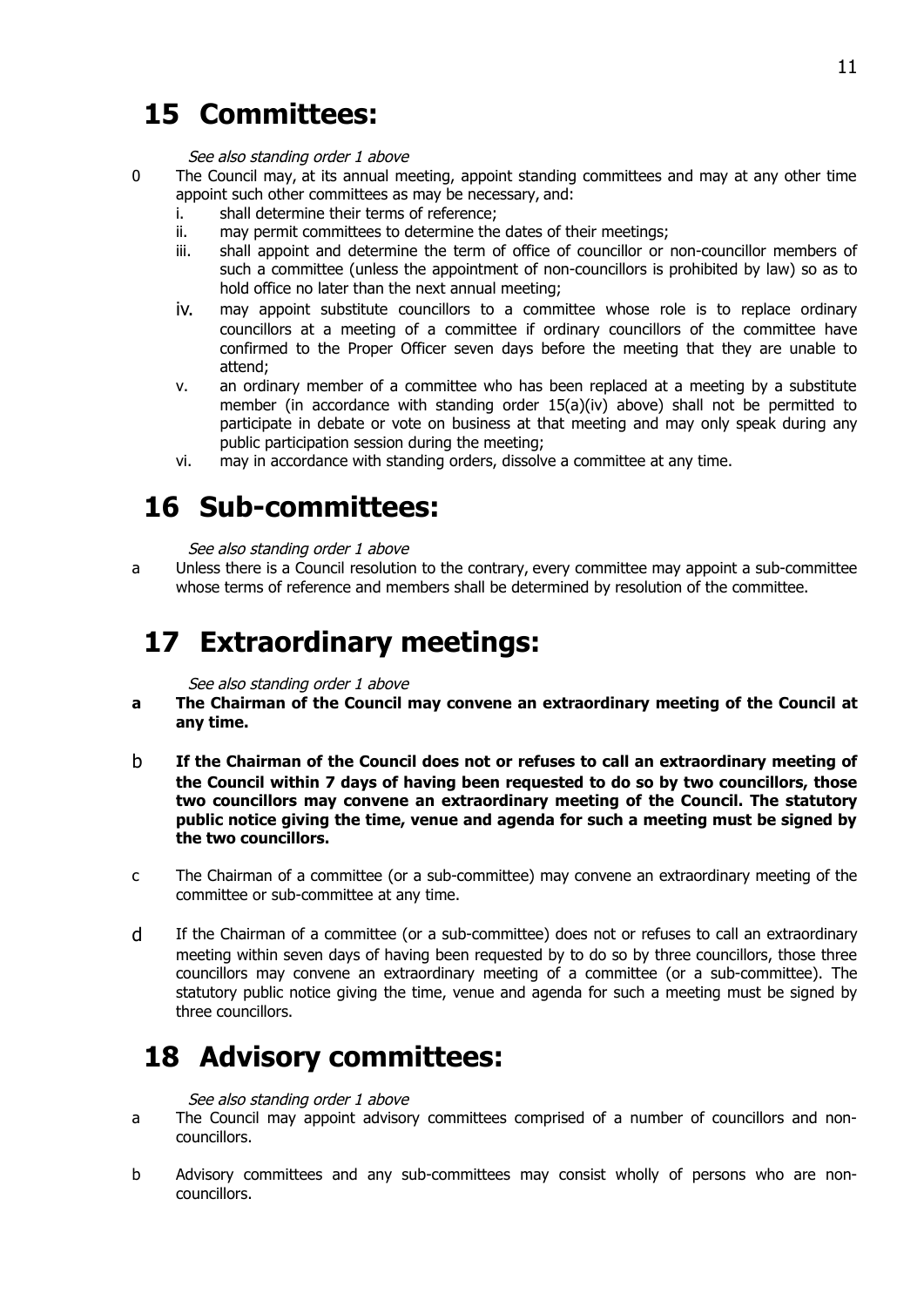## **19 Accounts and Financial Statement:**

- a All payments by the Council shall be authorised, approved and paid in accordance with the Council's financial regulations, which shall be reviewed at least annually.
- b The Responsible Financial Officer shall supply to each councillor as soon as practicable after 31 March, 30 June, 30 September and 31 December in each year a statement summarising the Council's receipts and payments for the each quarter and the balances held at the end of a quarter. This statement should include a comparison with the budget for the financial year. A Financial Statement prepared on the appropriate accounting basis (receipts and payments, or income and expenditure) for a year to 31 March shall be presented to each councillor before the end of the following month of May. The Statement of Accounts of the Council (which is subject to external audit), including the annual governance statement, shall be presented to Council for formal approval before 30 June.

# **20 Estimates/precepts:**

- a **The Council shall approve written estimates for the coming financial year** at its meeting before the end of January.
- b Any committee desiring to incur expenditure shall give the Proper Officer a written estimate of the expenditure recommended for the coming year no later than December.

# **21 Canvassing of and recommendations by councillors:**

- a Canvassing councillors or the members of a committee or sub-committee, directly or indirectly, for appointment to or by the Council shall disqualify the candidate from such an appointment. The Proper Officer shall disclose the requirements of this standing order to every candidate.
- b A councillor or a member of a committee or sub-committee shall not solicit a person for appointment to or by the Council or recommend a person for such appointment or for promotion; but, nevertheless, any such person may give a written testimonial of a candidate's ability, experience or character for submission to the Council with an application for appointment.
- c This standing order shall apply to tenders as if the person making the tender were a candidate for an appointment.

# **22 Inspection of documents:**

a Subject to standing orders to the contrary or in respect of matters which are confidential, a councillor may, for the purpose of his official duties (but not otherwise), inspect any document in the possession of the Council or a committee or a sub-committee, and request a copy for the same purpose. The minutes of meetings of the Council, its committees or sub-committees shall be available for inspection by councillors.

# **23 Unauthorised activities:**

- a Unless authorised by a resolution, no individual councillor shall in the name or on behalf of the Council, a committee or a sub-committee:
	- i. inspect any land and/or premises which the Council has a right or duty to inspect; or
	- ii. issue orders, instructions or directions.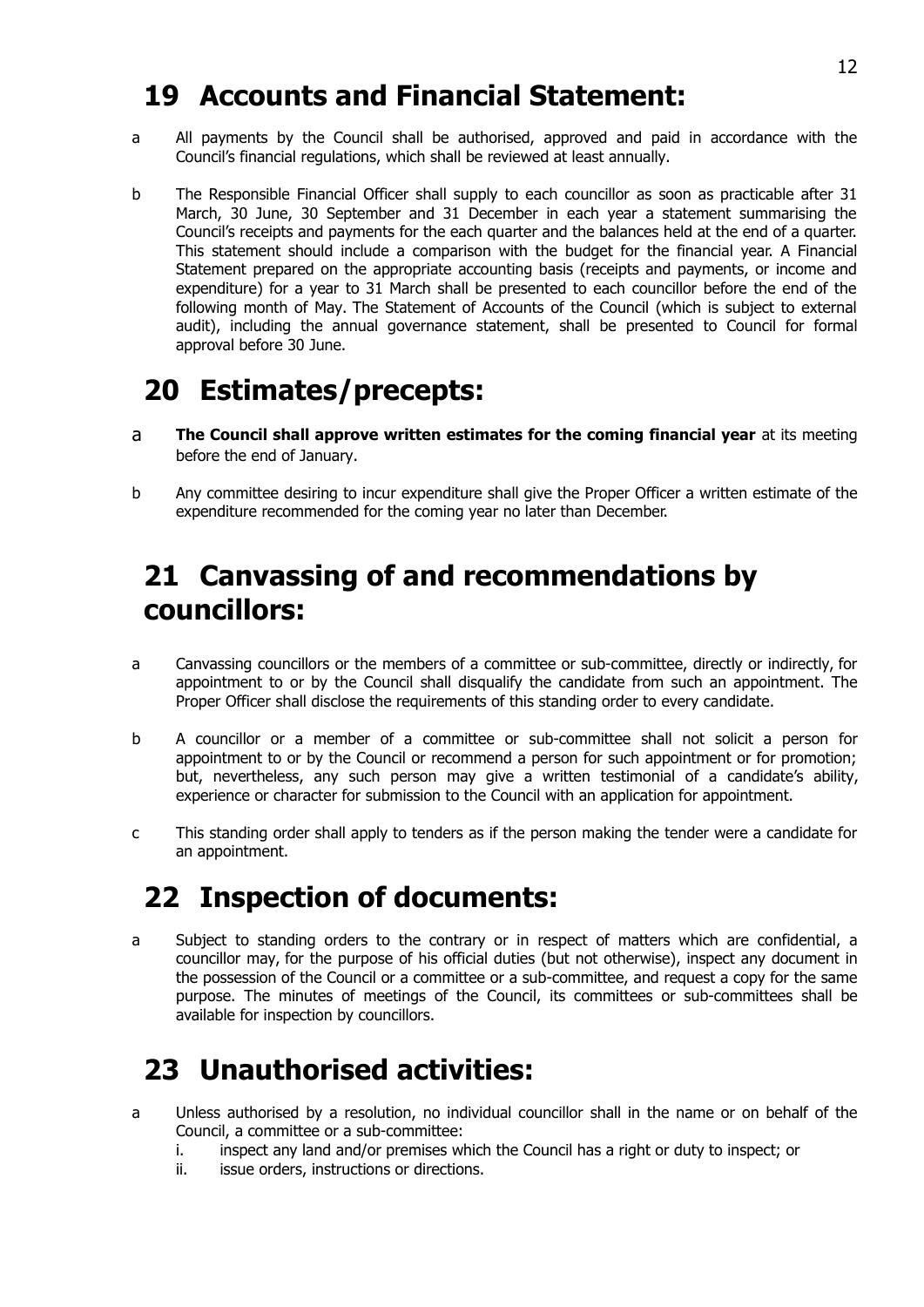# **24 Confidential business:**

- a Councillors shall not disclose information given in confidence or which they believe, or ought to be aware is of a confidential nature.
- b A councillor in breach of the provisions of standing order 24(a) above may be removed from a committee or a sub-committee by a resolution of the Council.

# **25 Power of well-being:**

- **a Before exercising the power to promote well-being, a meeting of the full Council shall have passed a resolution to confirm it has satisfied the prescribed statutory criteria required to qualify as an eligible parish council.**
- **b The Council's period of eligibility begins on the date that the resolution under standing order 25 (a) above was made and expires on the day before the annual meeting of the Council that takes place in a year of ordinary elections.**
- **c After the expiry of its preceding period of eligibility, the Council continues to be an eligible council solely for the purpose of completing any activity undertaken in the exercise of the power to promote well-being which was not completed before the expiry of the Council's preceding period of eligibility referred to in standing order 25(b) above.**

# **26 Matters affecting council employees:**

- a If a meeting considers any matter personal to a Council employee, it shall not be considered until the Council has decided whether or not the press and public shall be excluded pursuant to standing order 1(c) above.
- b Subject to the Council's policy regarding absences from work, the Council's most senior employee shall notify the Chairman or, in his absence, the Vice-Chairman of any absence occasioned by illness or urgency and that person shall report such at its next meeting.
- c The Chairman of the employment committee or in his/her absence, the Vice-Chairman shall upon a resolution conduct a review of the performance and/or appraisal of the Clerk and shall keep a written record of it. The review and/or appraisal shall be reported back and shall be subject to approval by resolution by Parish Council
- d Subject to the Council's policy regarding the handling of grievance matters, the Council's most senior employee (or other employees) shall contact the Chairman of the employment committee or in his/her absence, the Vice-Chairman of the employment committee in respect of an informal or formal grievance matter, and this matter shall be reported back and progressed by resolution of the Employment committee
- e Subject to the Council's policy regarding the handling of grievance and disciplinary matters, if an informal or formal grievance matter raised by the Clerk relates to the Chairman or Vice-Chairman of the employment committee, this shall be communicated to another member of the employment committee, which shall be reported back and progressed by resolution of the employment committee.
- f Any persons responsible for all or part of the management of Council employees shall keep written records of all meetings relating to their performance, and capabilities, grievance and disciplinary matters.
- g The Council shall keep written records relating to employees secure. All paper records shall be secured under lock and electronic records shall be password protected.
- h Records documenting reasons for an employee's absence due to ill health or details of a medical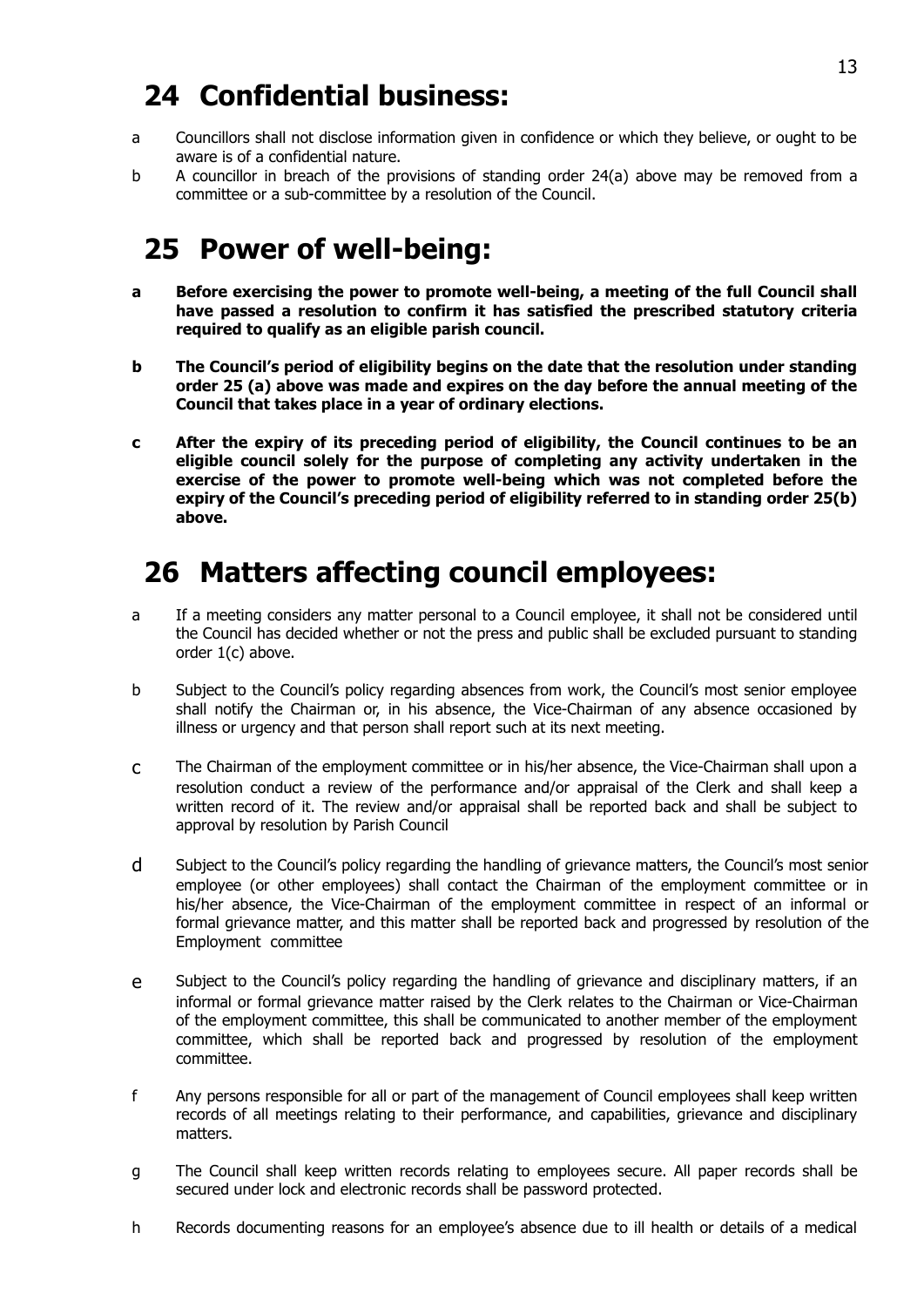condition shall be made available only to those persons with responsibility for the same.

- i Only persons with line management responsibilities shall have access to employee records referred to in standing orders 26(g) and (h) above if so justified.
- j Access and means of access by keys and/or computer passwords to records of employment referred to in standing orders 26(g) and (h) above shall be provided only to the Clerk and/or the Chairman of the Council.

# **27 Freedom of Information Act 2000:**

- a All requests for information held by the Council shall be processed in accordance with the Council's policy in respect of handling requests under the Freedom of Information Act 2000.
- b Correspondence from, and notices served by, the Information Commissioner shall be referred by the Proper Officer to the chairman of the Parish Council. The Parish Council shall have the power to do anything to facilitate compliance with the Freedom of Information Act 2000 including exercising the powers of the Proper Officer in respect of Freedom of Information requests set out under standing order 3(b)(x) above.

# **28 Relations with the press/media:**

- a All requests from the press or other media for an oral or written statement or comment from the Council shall be processed in accordance with the Council's policy in respect of dealing with the press and/or other media.
- b In accordance with the Council's policy in respect to dealing with the press and/or other media, councillors shall not, in their official capacity, provide oral or written statements or written articles to the press or other media.

# **29 Liaison with District and County or Unitary Councillors:**

- a An invitation to attend a meeting of the Council shall be sent, together with the agenda, to the councillor of the Unitary Council representing its electoral ward.
- b Unless the Council otherwise orders, a copy of each letter sent to the Unitary Council shall be sent to the Unitary Council councillor representing its electoral ward.

# **30 Financial matters:**

- 0 The Council shall consider and approve financial regulations drawn up by the Responsible Financial Officer, which shall include detailed arrangements in respect of the following:
	- i. the accounting records and systems of internal control;
	- ii. the assessment and management of financial risks faced by the Council;
	- iii. the work of the Internal Auditor and the receipt of regular reports from the Internal Auditor, which shall be required at least annually;
	- iv. the inspection and copying by councillors and local electors of the Council's accounts and/or orders of payments;
	- v. procurement policies (subject to standing order 30(b) below) including the setting of values for different procedures where the contract has an estimated value of less than £15,000.
- a **Any proposed contract for the supply of goods, materials, services and the execution of works with an estimated value in excess of £15000-00 shall be procured on the basis of a formal tender as summarised in standing order 30(c) below.**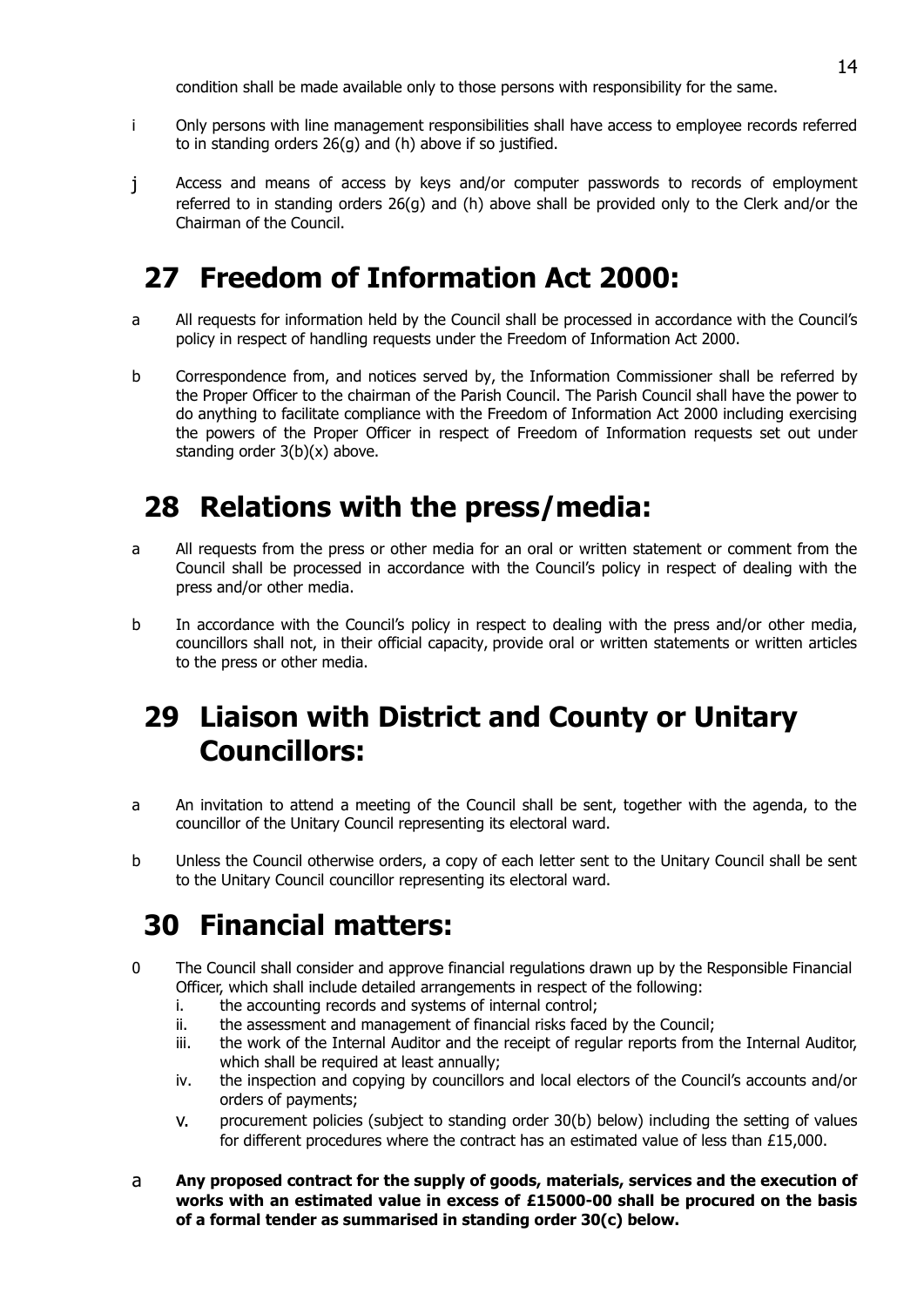- b Any formal tender process shall comprise the following steps:
	- i. a public notice of intention to place a contract to be placed in a local newspaper;
	- ii. a specification of the goods, materials, services and the execution of works shall be drawn up;
	- iii. tenders are to be sent, in a sealed marked envelope, to the Proper Officer by a stated date and time;
	- iv. tenders submitted are to be opened, after the stated closing date and time, by the Proper Officer and at least one member of the Council;
	- v. tenders are then to be assessed and reported to the appropriate meeting of Council or **Committee**
- c Neither the Council, nor any committee, is bound to accept the lowest tender, estimate or quote.
- **d Where the value of a contract is likely to exceed £138,893 (or other threshold specified by the Office of Government Commerce from time to time) the Council must consider whether the Public Contracts Regulations 2006 (SI No.5, as amended) and the Utilities Contracts Regulations 2006 (SI No. 6, as amended) apply to the contract and, if either of those Regulations apply, the Council must comply with EU procurement rules.**

# **31 Allegations of breaches of the code of conduct:**

- a On receipt of a notification that there has been an alleged breach of the code of conduct the Proper Officer shall refer it to a committee known as the standards committee.
- b Where the notification relates to a complaint made by the Proper Officer, the Proper Officer shall notify the Chairman of the standards committee of that fact, who, upon receipt of such notification, shall nominate a person to assume the duties of the Proper Officer set out in the remainder of this standing order, who shall continue to act in respect of that matter as such until the complaint is resolved.
- c Where a notification relates to a complaint made by an employee (not being the Proper Officer) the Proper Officer shall ensure that the employee in question does not deal with any aspect of the complaint.
- d The subject matter of notifications shall be confidential and, insofar as it is possible to do so by law, the Council (including the Proper Officer and the Chairman of the standards committee) shall take the steps set out below, together with other steps considered necessary, to maintain confidentiality.
	- i. Draft the summonses and agendas in such a way that the identity and subject matter of the complaint are not disclosed.
	- ii. Ensure that any background papers containing the information set out in standing order 31(a) above are not made public.
	- iii. Ensure that the public and press are excluded from meetings as appropriate.
	- iv. Ensure that the minutes of meetings preserve confidentiality.
	- v. Consider any liaison that may be required with the person or body with statutory responsibility for the investigation of the matter.
- e Standing order 31(d) above should not be taken to prohibit the Council (whether through the Proper Officer or the Chairman of the stanrdards committee or otherwise) from disclosing information to members and officers of the Council or to other persons where such disclosure is necessary to deal with the complaint or is required by law.
- f The standards committee shall have the power to:
	- i. seek documentary and other evidence from the person or body with statutory responsibility for investigation of the matter;
	- ii. seek and share information relevant to the complaint;